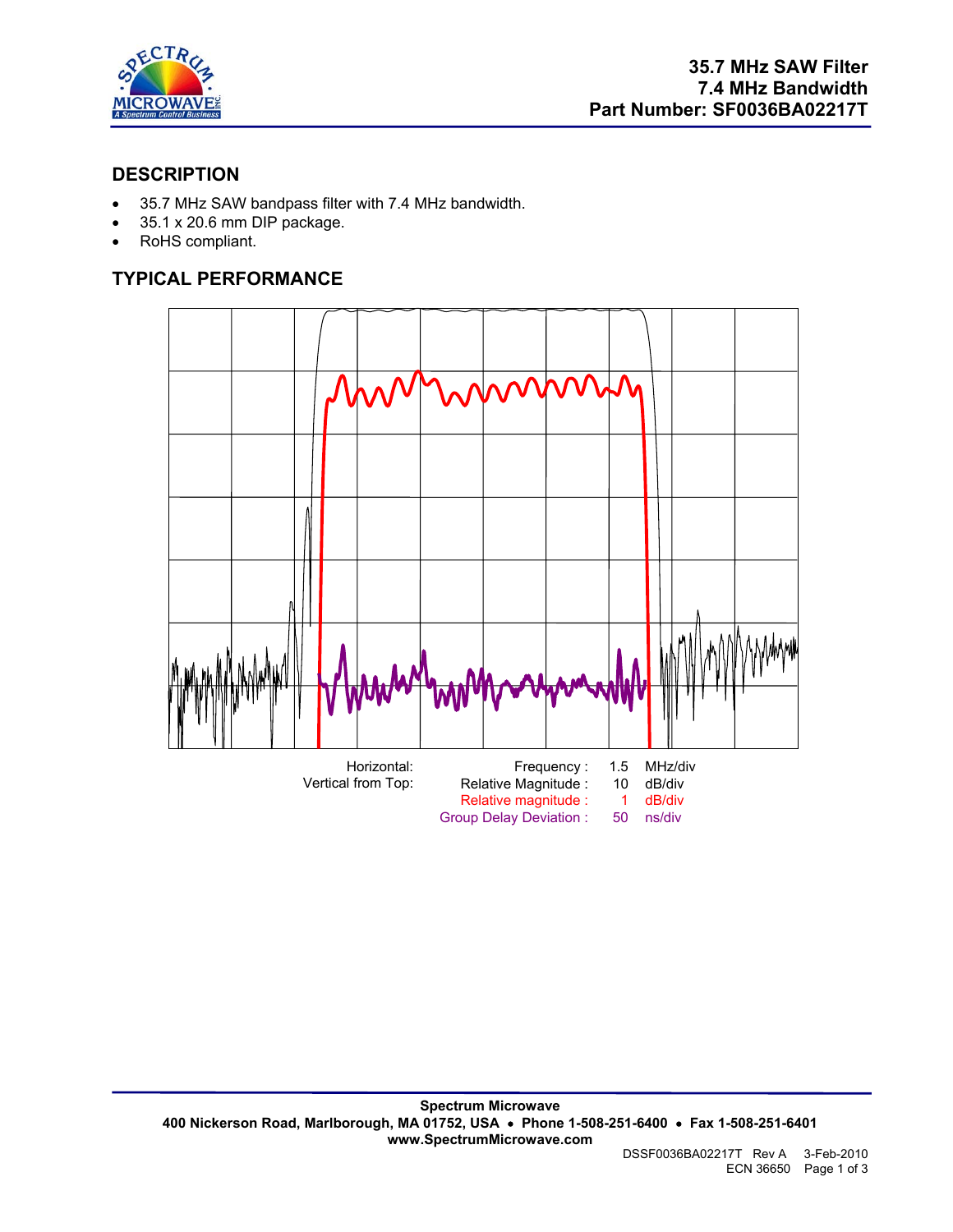

### **SPECIFICATION**

| <b>Parameter</b>                            | Min                      | <b>Typ</b> | <b>Max</b>                   | <b>Units</b> |
|---------------------------------------------|--------------------------|------------|------------------------------|--------------|
| Vision IF (Fv)                              |                          | 38.90      |                              | <b>MHz</b>   |
| Center Frequency (Fc, nominal) <sup>1</sup> | $\overline{\phantom{0}}$ | 35.7       | $\qquad \qquad \blacksquare$ | <b>MHz</b>   |
| Insertion Loss at Fv                        |                          | 34         | 36                           | dB           |
| Reference Delay at Fv                       |                          | 4.325      |                              | <b>MHz</b>   |
| Amplitude Ripple (32.25 to 39.0 MHz)        |                          | 0.8        | $\mathbf{1}$                 | dB p-p       |
| 2<br>Group Delay Ripple (32.25 to 35.4 MHz) | $\overline{a}$           | 60         | 80                           | ns p-p       |
| Group Delay Ripple (35.4 to 39.0) $^2$      | $\overline{\phantom{0}}$ | 50         | 60                           | ns p-p       |
| Attenuation at 38.9 MHz                     | $\overline{\phantom{a}}$ | $\Omega$   |                              | Reference    |
| Attenuation (10 to 24.0 MHz)                | 40                       | 45         |                              | dB           |
| Attenuation (24.0 to 31.0 MHz)              | 50                       | 53         |                              | dB           |
| Attenuation at 31.1 MHz                     | 40                       | 45         |                              | dB           |
| Attenuation at 31.8 MHz                     | 20                       | 23         |                              | dB           |
| Attenuation at 32.0 MHz                     | 1.5                      | 2.5        | $\overline{\phantom{a}}$     | dB           |
| Attenuation at 32.15 MHz                    | $\mathbf{0}$             | 1          | $\overline{2}$               | dB           |
| Attenuation (32.25 to 39.0 MHz)             | $-0.5$                   | $\Omega$   | 0.5                          | dB           |
| Attenuation at 39.4 MHz                     | $-0.5$                   | 0.5        | 1.5                          | dB           |
| Attenuation at 39.65 MHz                    | $-0.5$                   | 1.5        | 4                            | dB           |
| Attenuation at 40.25 MHz                    | 20                       | 23         | $\overline{\phantom{a}}$     | dB           |
| Attenuation at 40.35 MHz                    | 35                       | 40         | $\overline{\phantom{0}}$     | dB           |
| Attenuation (40.45 to 70.0 MHz)             | 45                       | 50         |                              | dB           |
| Source and Load Impedance                   |                          | 50         | $\qquad \qquad \blacksquare$ | Ω            |
| Ambient temperature (Tref)                  |                          | 50         |                              | $^{\circ}$ C |
| $M = 1 - 4$ $A = 0.1$                       |                          |            |                              |              |

Notes: 1. Average of lower & upper 3 dB frequencies.

2. A 1% smoothing aperture and averaging factor of 16 may be applied to this measurement.

3. Typical change of filter frequency response with temperature is Δf = (T-T<sub>ref)</sub>\*Tc\*Fc, in ppm.

### **MAXIMUM RATINGS**

| Parameter                                              | .VIIn4 |     | 7 E D | unine  |
|--------------------------------------------------------|--------|-----|-------|--------|
| Storage Temperature Range                              | -40    | 50  | 85    | $\sim$ |
| Temperature Coefficient of Frequency (Tc) <sup>3</sup> | -      | -94 | -     | ppm/°C |
| Input Power Level                                      | -      |     | 10    | dBm    |

### **MATCHING CIRCUIT**



Note: External matching components are not required.

**Spectrum Microwave 400 Nickerson Road, Marlborough, MA 01752, USA** • **Phone 1-508-251-6400** • **Fax 1-508-251-6401 www.SpectrumMicrowave.com**